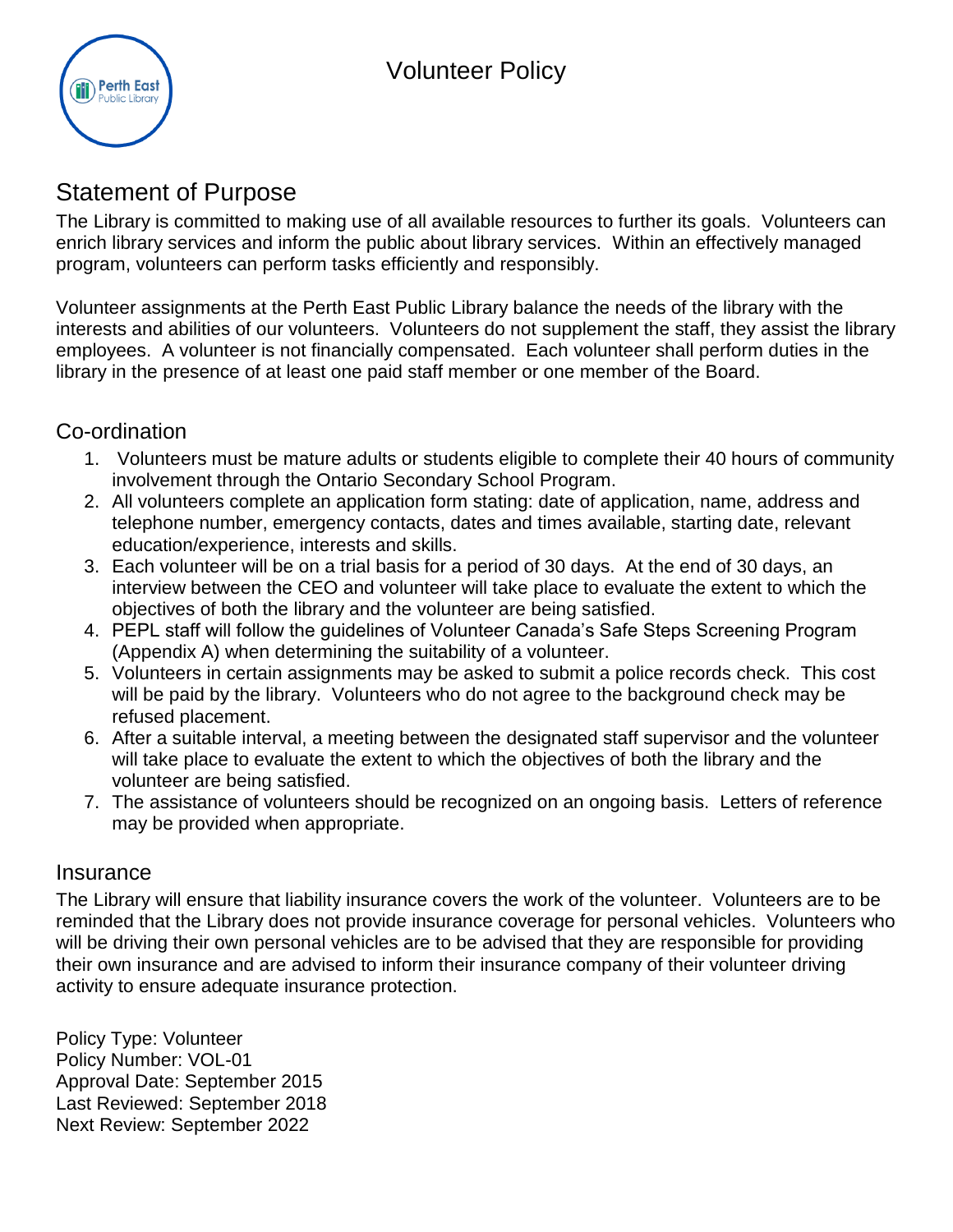#### **Confidentiality**

Volunteers will respect the confidentiality of privileged information to which they are exposed and respect the privacy of all staff and patrons.

#### **Conduct**

While on the Perth East Public Library property and/or while performing volunteer activities for the library, volunteers are prohibited from:

- 1. Being under the influence of, using, possession, selling or being otherwise involved with illegal drugs and/or cannabis
- 2. Abusing alcohol.
- 3. Abusive use of controlled substances

## Ending Volunteer Positions

Volunteers who do not adhere to the policies and procedures of the Library or who fail to satisfactorily meet the expectations of their volunteer assignment are subject to dismissal.

### APPENDIX A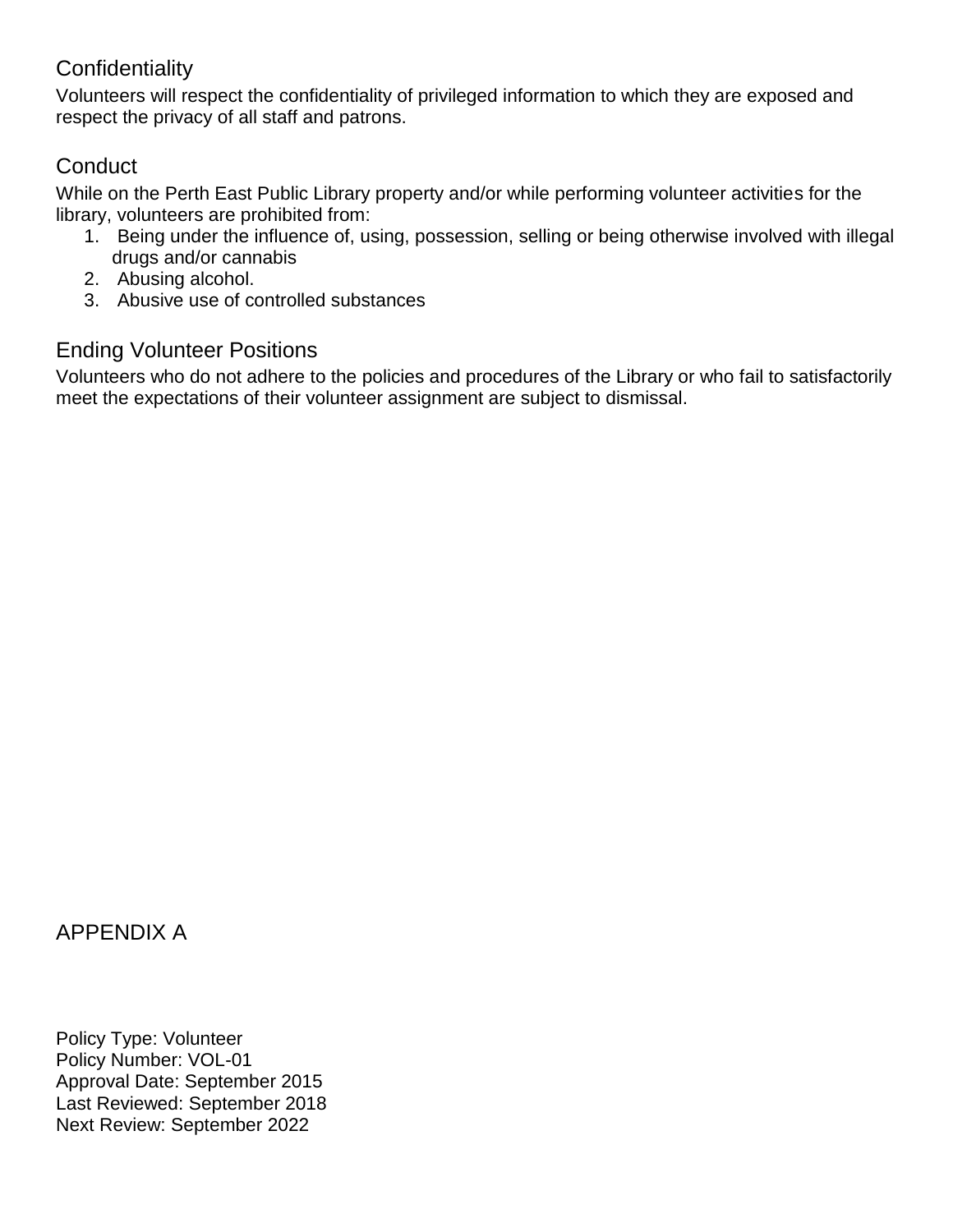#### Volunteer Canada's Safe Steps Screening Program

Volunteer Canada has developed a Safe Steps Screening Program. The program has 10 potential steps. Which steps you choose should be based on the level of risk associated with a particular task or position. For example, applicants for low risk positions may not need police checks but all ten steps should be applied to positions or tasks where the level of risk is high. This means a volunteer who maintains your website and a volunteer who runs a family reading circle could be subjected to a different level of screening based on the risks involved with each position.

#### Here are Volunteer Canada's 10 Safe Steps:

- 1. Determine the risk
- 2. Write a clear position description
- 3. Establish a formal recruitment process
- 4. Use an application form
- 5. Conduct interviews
- 6. Follow up on references
- 7. Request a Police Records Check
- 8. Conduct orientation and training sessions
- 9. Supervise and evaluate
- 10.Follow up with program participants.